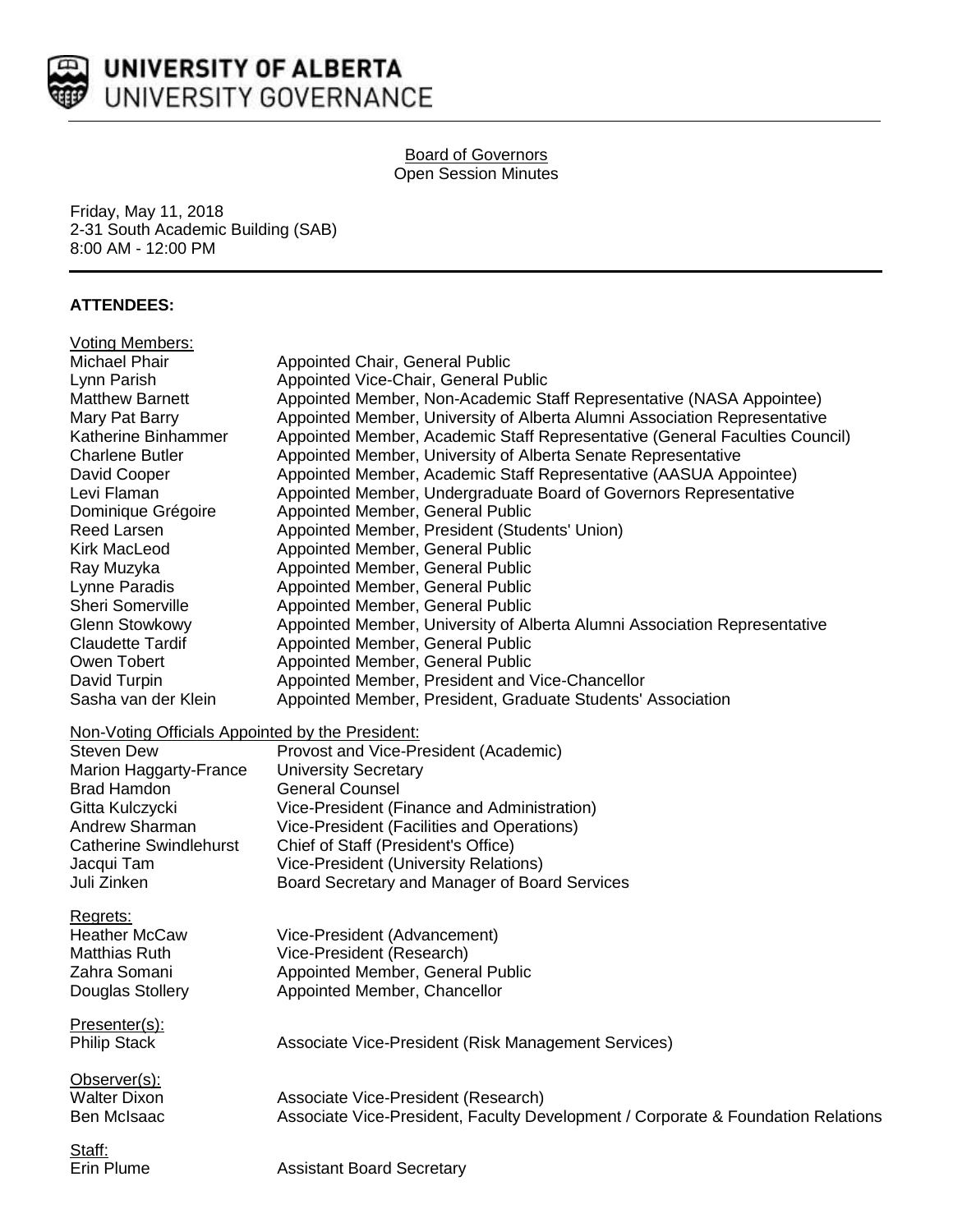## **OPENING SESSION**

1. Chair's Session

*Presenter(s)*: Michael Phair

# 1a. Call to Order and Confirmation of Quorum

*Presenter(s)*: Michael Phair

The Board Secretary confirmed that the attendance constituted quorum. The Chair called the meeting to order at  $8:00a \, m$ 

## 1b. *Approval of Open Session Agenda*

Materials before members are contained in the official meeting file.

## *Presenter(s)*: Michael Phair

The Chair reminded members that the following material had been distributed earlier in the week:

- Revised material for Item 5bii *Collection of University of Alberta Students' Union 2018-19 Operating/ Referendum Fees*
- Material for Item 5ci *Committee Appointments*
- A written report for Item 5k *Students' Union report*

The motion was moved and seconded.

THAT the Board of Governors approve the revised Open Session agenda as presented.

**CARRIED**

# 1bi *Review of Consent Agenda*

*Presenter(s)*: Michael Phair

The Chair invited members to inform him if there were any requests to remove an item from the Open Session Consent Agenda. No requests were made.

### 1c. Conflict of Interest - Opportunity for Declaration

### *Presenter(s)*: Michael Phair

The Chair made note of the following:

- o The University of Alberta has policy and procedure in place for Conflict of Interest and Conflict of Commitment, and Board members make annual disclosures.
- $\circ$  In addition, Board members must declare any conflict related to the Board Agenda of each meeting and, in the event of such conflict, absent themselves from the discussion and voting on the item.
- o The *Post-secondary Learning Act*, Section 16(5) states that: the members of the board must act in the best interests of the university.

The Chair invited members to declare conflicts of interest related to the Open Session Agenda of the meeting. Mr Stowkowy declared a general conflict in that his firm does work for the University of Alberta. Seeing no further declarations, the Chair declared the question asked and answered.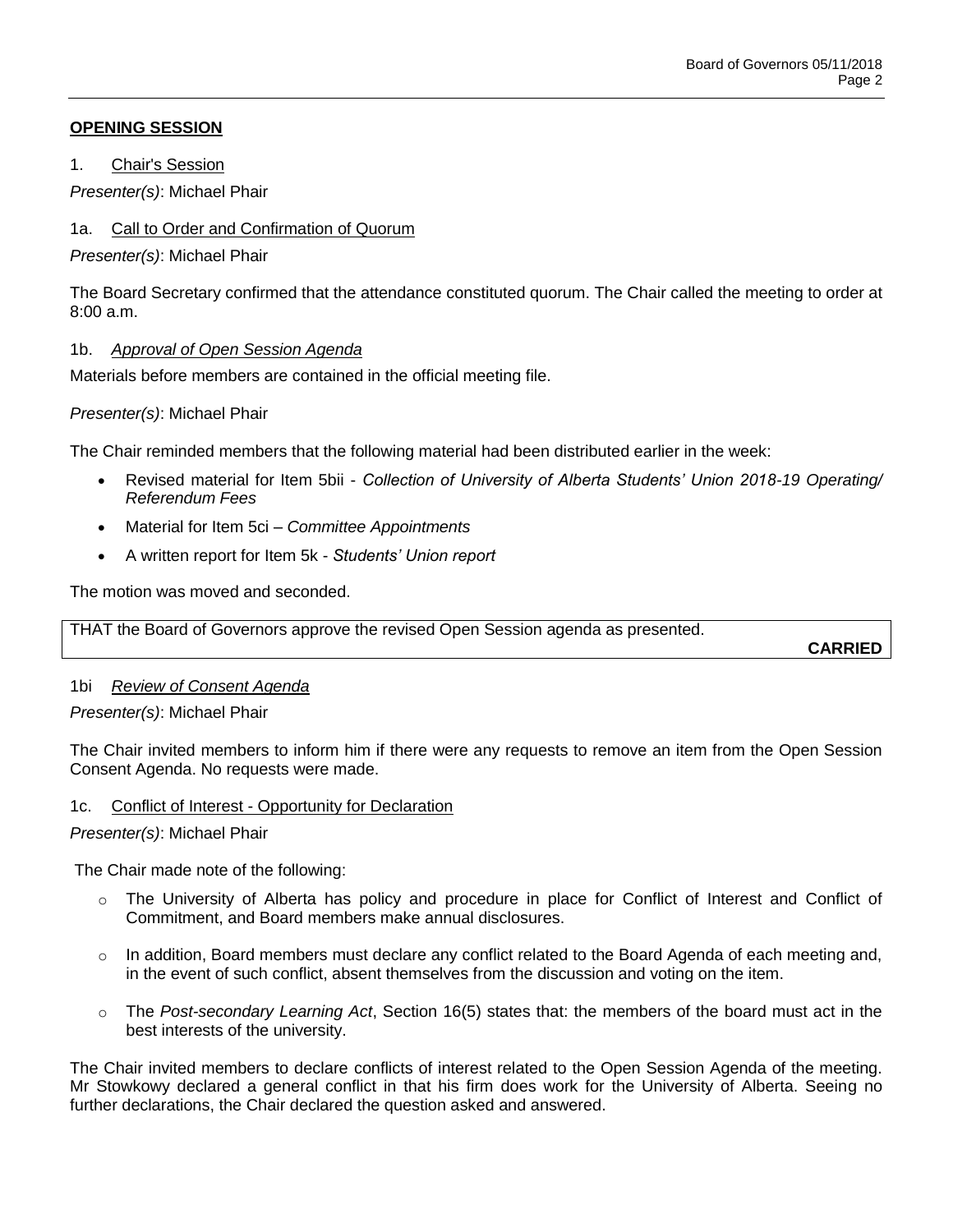### 1d. Chair's Remarks

### *Presenter(s)*: Michael Phair

The Chair welcomed members and guests and acknowledged all Indigenous peoples and the traditional lands on which the Board was gathered.

He introduced three recently-appointed Board members: Mr Levi Flaman, Undergraduate Board of Governors Representative; Mr Reed Larsen, Students' Union President; and Ms Sasha van der Klein, Graduate Students' Association President, and led the Board in welcoming the new members to their first Board of Governors' meeting.

The Chair congratulated Dr Ray Muzyka on being inducted into the Junior Achievement Alberta Business Hall of Fame at a recent ceremony, as well as Ms Mary Pat Barry for receiving the 2018 Graduate Students' Association President's Citation on March 16<sup>th</sup>. Members joined the Chair in recognizing Dr Muzyka and Ms Barry for these accomplishments.

He also congratulated Dr James Pinfold, University of Alberta Distinguished University Professor in the Department of Physics, for receiving a 2018 Killam Prize for his contributions to the natural sciences.

The Chair then briefed members on updates provided by the Minister of Advanced Education during his March 19<sup>th</sup> meeting with the Board Chairs of Alberta publicly-funded post-secondary institutions, including: expected timing of the tuition fees regulation, implementation guidelines for The Reform of Agencies, Boards and Commissions (Post-secondary Institutions) Compensation Regulation, and recently announced changes to the status of certain Alberta colleges and post-secondary institutions.

Finally, the Chair thanked those Board members who were participating in upcoming convocation ceremonies as representatives of the Board of Governors, noting that convocation is a wonderful occasion and encouraging all members to attend at least one ceremony.

#### 2. *Report of the Safety, Health and Environment Committee*

### *Presenter(s)*: Michael Phair

### 2a. *Safety Moment: Bar None - How Things Can Go Right*

Materials before members are contained in the official meeting file.

*Presenter(s)*: Philip Stack

*Purpose of the Proposal*: For information / discussion.

#### *Discussion*:

At the request of Ms Zahra Somani, Chair of the Board Safety, Health and Environment Committee, Mr Philip Stack, Associate Vice-President, Risk Management Services, presented a Safety Moment on the successful return of Bar None to the university campus. He provided an overview of the history of the Bar None event, the reasons for moving it off campus, and the organizers' wishes to move it back to campus in 2017. He then highlighted the success of this year's event, due largely to measures taken for a safe and successful event, including early planning, consultation with stakeholders, hazard assessments, and mitigation plans.

Mr Flaman thanked everyone involved in the event and noted the value of having the Agriculture Club and university administration work together to reinvigorate the event.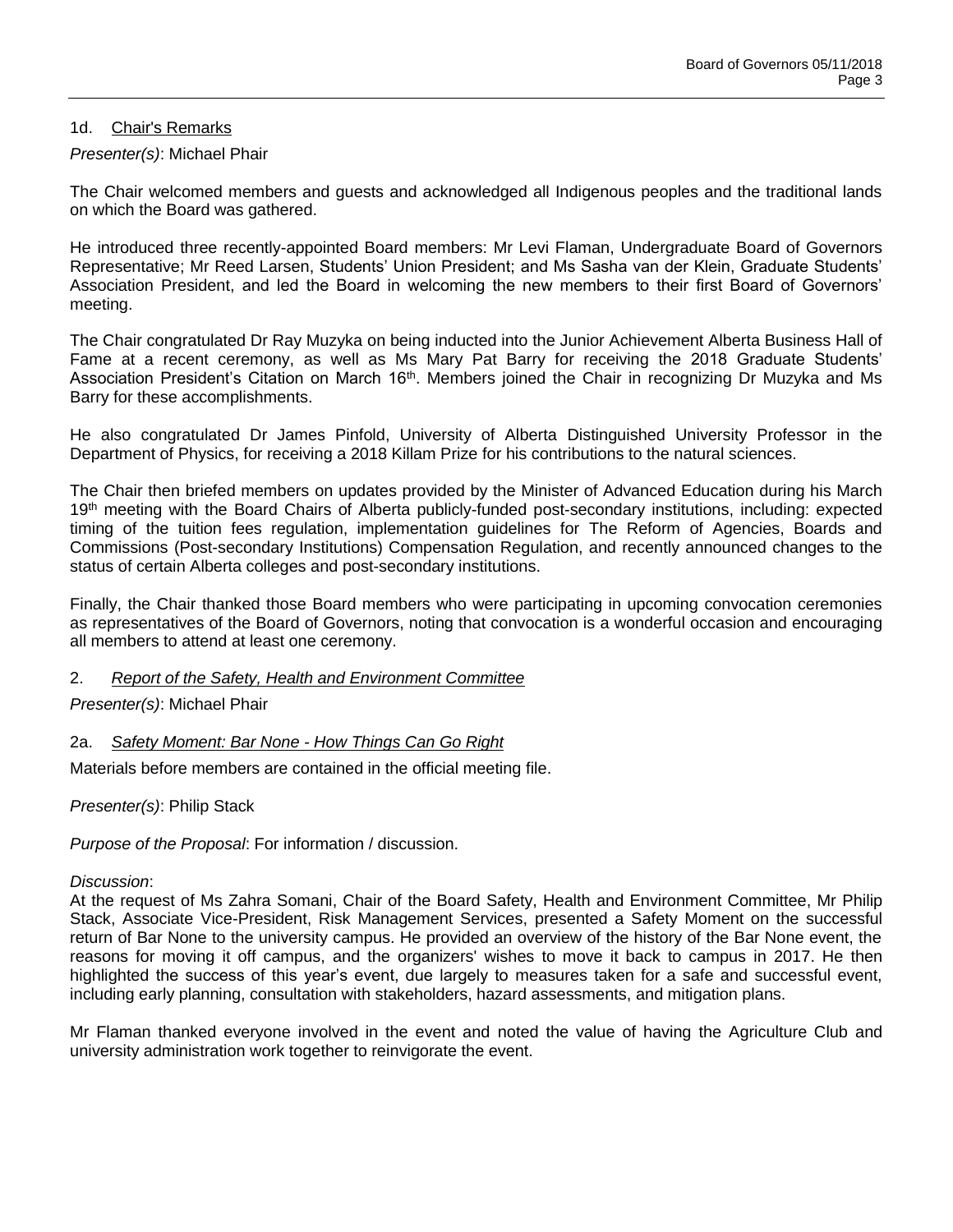### 3. *Report of the President*

Materials before members are contained in the official meeting file.

### *Presenter(s)*: David Turpin

*Purpose of the Proposal*: For information / discussion.

### *Discussion*:

In addition to his written report, the President provided verbal remarks on: a recent joint Board / Senate discussion with Dr Julia Eastman, University Secretary at the University of Victoria, on the topic of university autonomy; accolades toward Dr Michael Woodside, recipient of the 2018 Guggenheim Fellowship, and the eight 2017–2018 McCalla Professorship recipients; the recent arrival of Dr Matthias Ruth as Vice-President (Research) and an acknowledgement of Dr Walter Dixon's work as Interim Vice-President (Research); and Dr Lois Harder's appointment as Principal of the Peter Lougheed Leadership College and her plans to develop the depth and breadth of programming at the college.

## 3a. Update on the University of Alberta's Comprehensive Institutional Plan (CIP) (2018-2021)

*Presenter(s)*: Steven Dew; Gitta Kulczycki

*Purpose of the Proposal*: For information / discussion.

### *Discussion*:

The President introduced the item, noting that the University of Alberta's *Comprehensive Institutional Plan (2018-2021)* (CIP), was scheduled to come forward for final approval at the June Board of Governors meeting.

Dr Dew briefed the Board on CIP's structure and components, reminding members that the budget and capital plan components had been approved by the Board in March and that the remaining components would now proceed through the appropriate academic and board governance bodies for recommendation to the Board.

Mr Sharman informed the Board that he had just received notice of government approval of the EPCOR Garneau Switchgear/North Campus Electrical Feed project.

### 3b. Budget Update

Materials before members are contained in the official meeting file.

*Presenter(s)*: David Turpin; Steven Dew; Gitta Kulczycki

*Purpose of the Proposal*: To provide the Board with an update on communication with the provincial government on the University's budget and funding allocations for 2018/19.

### *Discussion*:

President Turpin provided an overview of recent updates on the university budget, approved at the March 16, 2018 Board of Governors meeting, informing the Board that the university recently received a letter from the Minister of Advanced Education providing approximate allocations related to the Campus Alberta grant and tuition backfill.

Dr Dew briefed the Board on preliminary discussions with Deans' Council regarding potential allocation of any funding that deviated from budget assumptions, reminding members that the full scope of funding remained uncertain until the Campus Alberta funding letter was received. He indicated that the university would address any funding differences as budget variances and was currently considering possible areas for one-time investments of any additional resources, including seed money for the university's signature areas, and shortterm capital projects to improve learning and security on campus.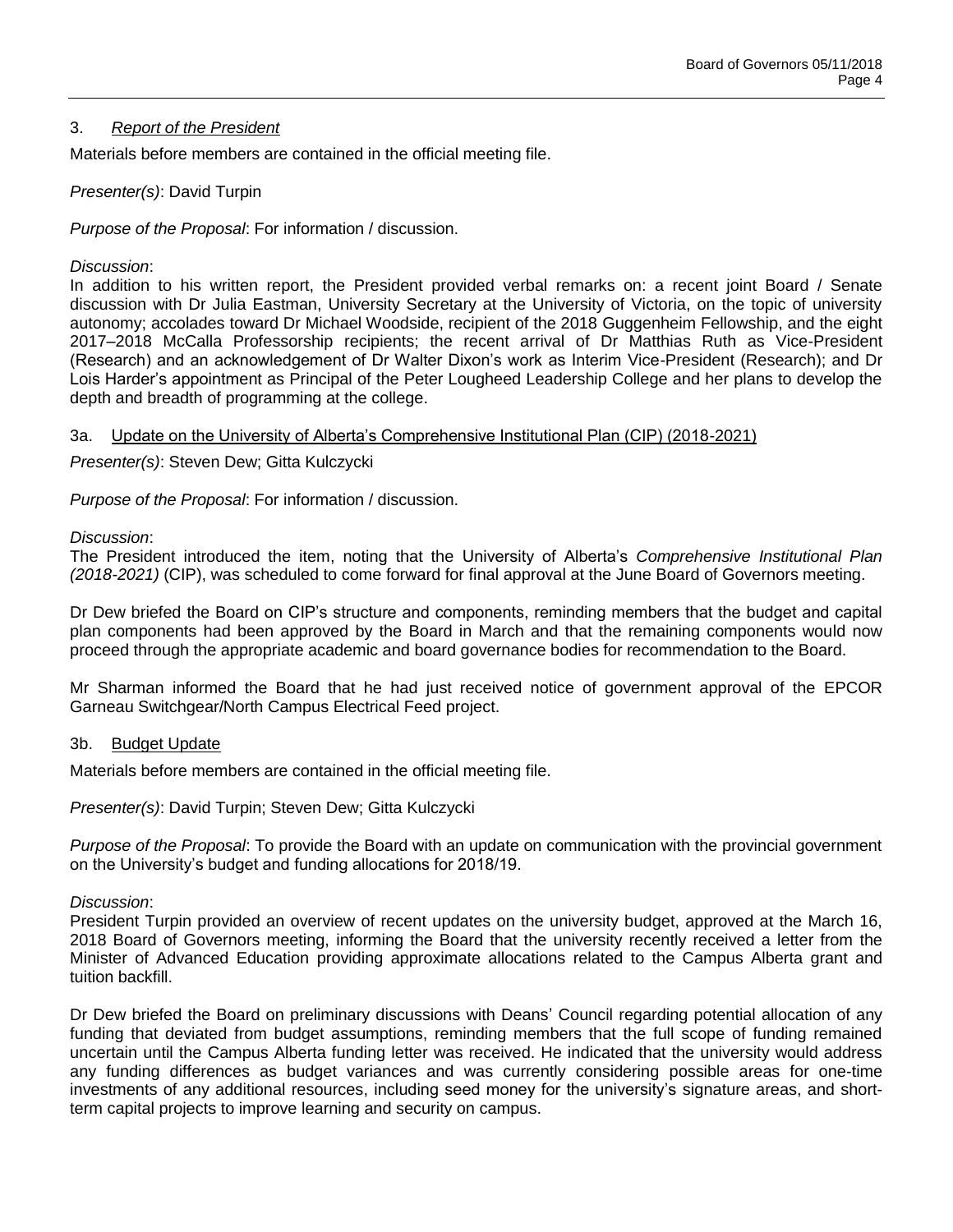The Chair briefed members on his discussions with government over the past two months, indicating that he had met recently with the Premier and individuals in her office to discuss the university's approved budget, to review the significance of certain items for the university and the Province, and to reiterate that the Board would not be reopening the budget but would instead address funding differences on a one-time variance basis to support educational areas and programming.

The Chair indicated that the Premier and her office were very interested in moving forward and restoring the relationship between the Minister of Advanced Education and the Board of Governors and President, noting that he expected the Minister to provide a public apology at some point to the President regarding his public comments related to the President's compensation.

Drs Turpin and Dew responded to questions from the Board regarding: whether it was possible to allocate variance funding to certain faculties to deal with enrolment increases; by what process the one-time transitory allocations will be determined and how those allocations will fit within priorities outlined in *For the Public Good*; whether variance allocations will require governance approval; whether there will be a comprehensive analysis of these temporary and ad hoc allocations; how best to communicate that while the university has multiple areas of need and opportunity to spend the funding, there is still no guarantee of the stability of this funding; and how the university might plan for the future and perhaps incorporate a two percent increase in those plans going forward.

## 4. *Report from the University Secretary - 2018-2019 Board of Governors' Calendar*

*Presenter(s)*: Marion Haggarty-France

*Purpose of the Proposal*: For information / discussion.

### *Discussion*:

The University Secretary referred Board members to the 2018-2019 Board of Governors' schedule in front of them, noting in particular the September dates held for a Board of Governors retreat.

### **CONSENT AGENDA**

### 5. *Approval of the Consent Agenda*

Materials before members are contained in the official meeting file.

*Presenter(s)*: Michael Phair

#### *Action Items*

- 5a. Approval of the Open Session Minutes of March 16, 2018
- 5b. *Report of the Finance and Property Committee*
- 5bi. Collection of GSA Membership, Health and Dental Plan, and Graduate Student Assistance Program Fees
- 5bii. Collection of University of Alberta Students' Union 2018-19 Operating/ Referendum Fees
- 5biii. Augustana Long Range Development Plan Amendment
- 5biv. Lister Centre Classic Towers Deferred Maintenance and Functional Renewal: Project Finance (Borrowing Resolution) and Order in Council
- 5bv. Saville Community Sports Centre: Disposition via Lease
- 5c. *Report of the Board Chair*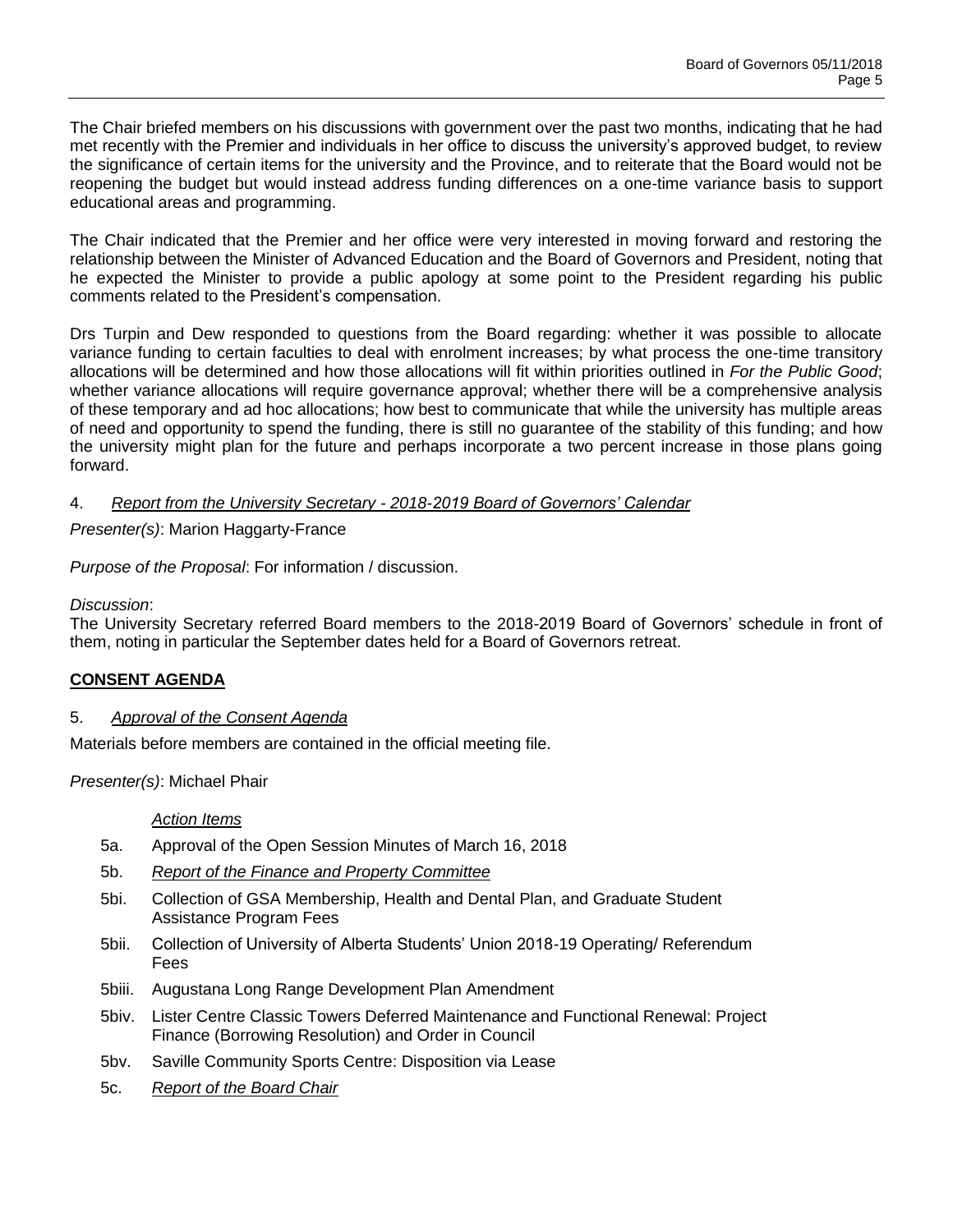- 5ci. Committee Appointments
	- *Information Reports*
- 5d. Report of the Audit Committee
- 5e. Report of the Finance and Property Committee
- 5f. Report of the Human Resources and Compensation Committee
	- i. Employee and Board of Governors' Codes of Conduct
- 5g. Report of the Learning and Discovery Committee
- 5h. Report of the Safety, Health and Environment Committee *Regular Reports*
- 5i. Chancellor's Report
- 5j. Alumni Association
- 5k. Students' Union
- 5l. Graduate Students' Association
- 5m. Association of Academic Staff
- 5n. Non-Academic Staff Association
- 5o. General Faculties Council
- 5p. Board Chair and Board Members Activity Report

The motion was moved and seconded.

THAT the Board of Governors approve the Open Session Consent Agenda, as presented.

**CARRIED**

# **DISCUSSION ITEMS**

# 6. *Report of the Board Chair*

*Presenter(s)*: Michael Phair

### 6a. Board Working Group Update

Materials before members are contained in the official meeting file.

*Presenter(s)*: Michael Phair

*Purpose of the Proposal*: To provide the Board with an update on Board Working Group activities since March 2018 and progress on its established goals.

### *Discussion*:

The Chair provided members with an update of the work of the Board Working Group since the March Board meeting, reviewing the enclosed outline of possible opportunities for delegation of authority and noting that principles to guide future delegations would be coming forward for Board approval at the June meeting. He indicated that the Board Working Group was still grappling with options regarding committee structure and mandates but remained engaged in discussions on how the Board could be more strategic, add value, hold more fruitful discussions, and look to the future. He thanked Administration for its work formatting and summarizing material for the Board and its committees and thanked members of the Board Working Group for